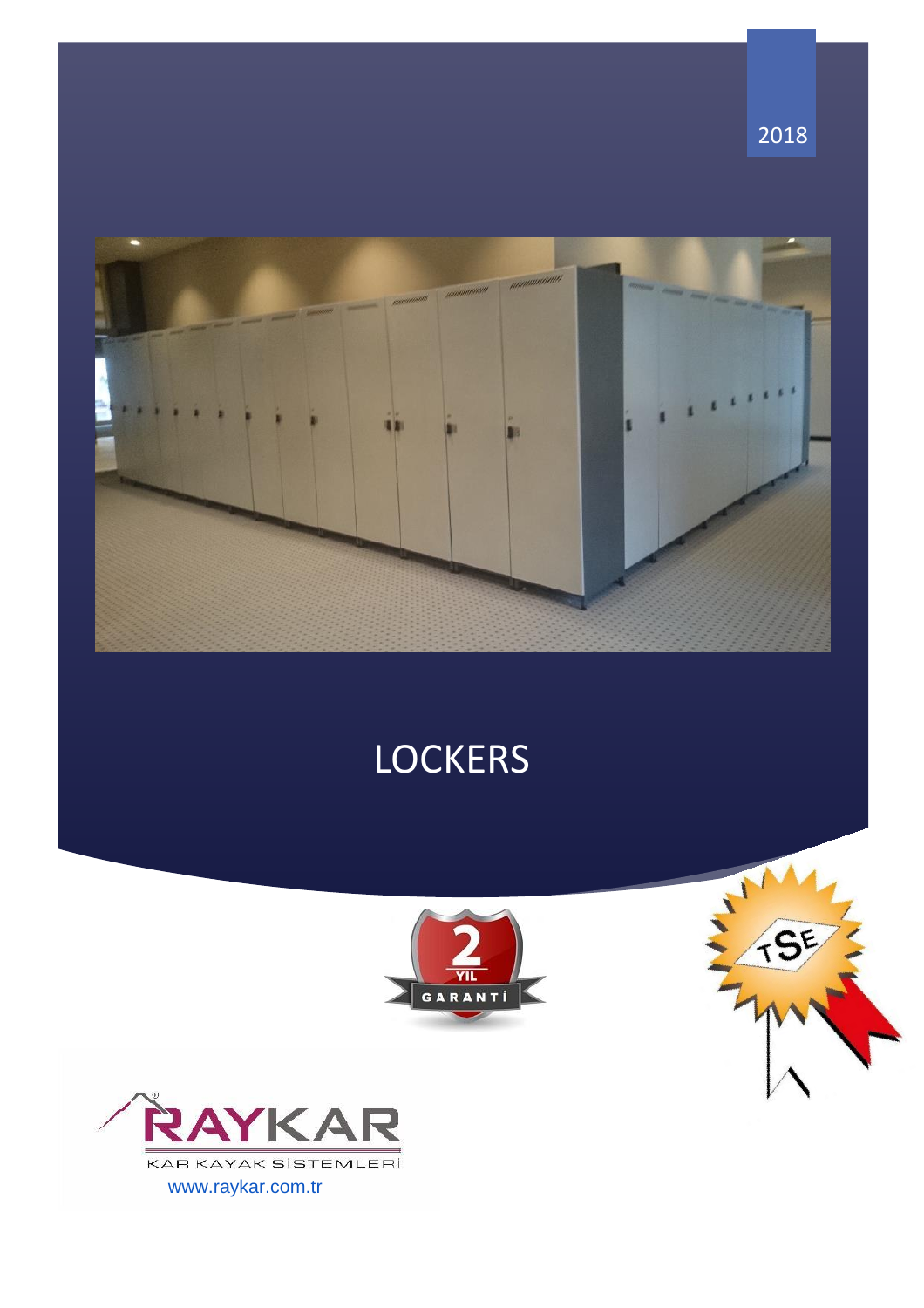

Designed and produced by RAYKAR, our lockers and other similar storage equipments have the approval of Turkish Standard Institute as well as their proven record of top quality.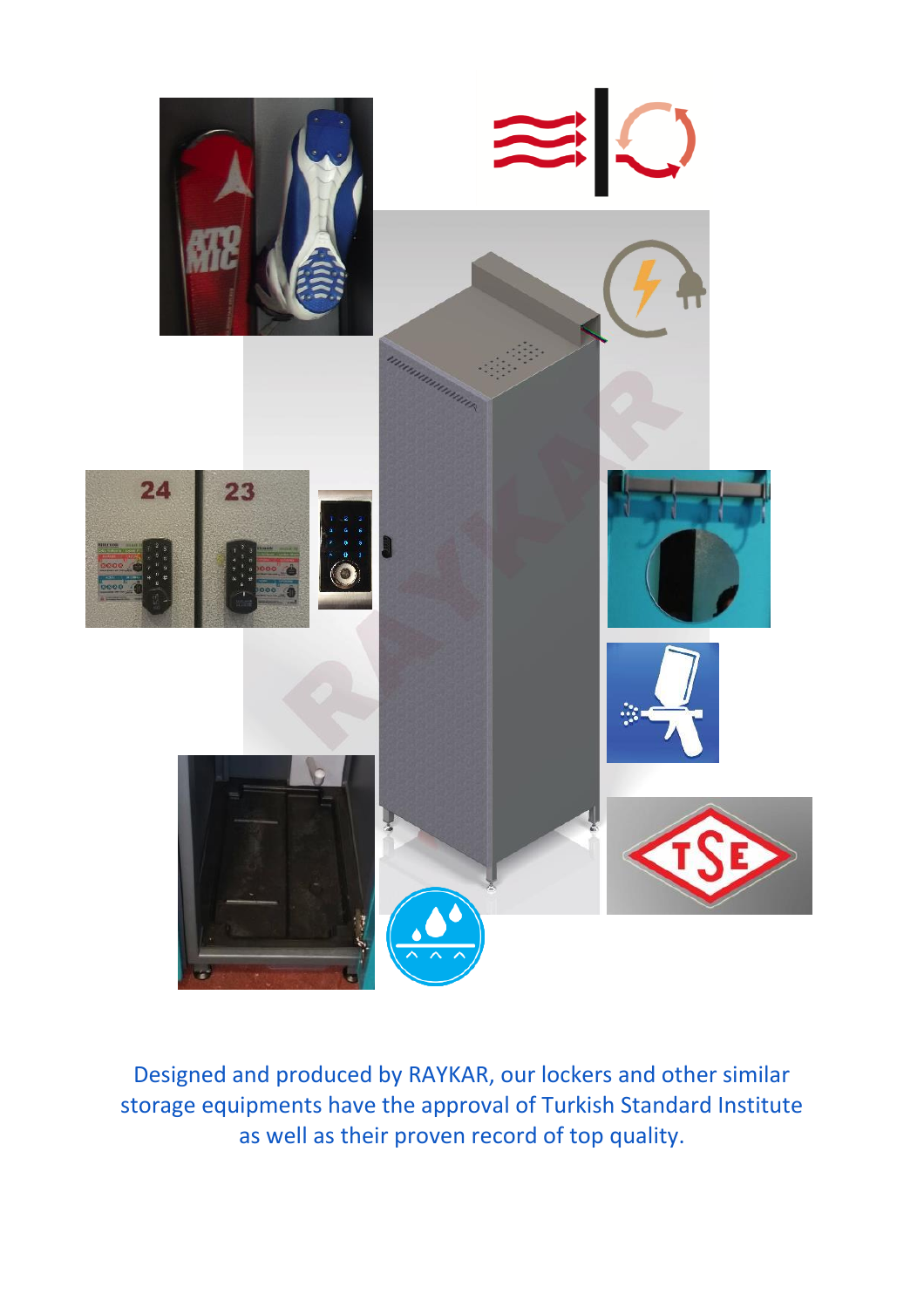## TECHNICAL DETAILS OF STANDARD LOCKERS:

1-) Our standard lockers are produced out of 1 mm thick metal sheets.

2-) Surfaces on all sides of the lockers are specifically cleaned and painted with zinc-including high quality paints against possible future corrosion.

3-) In addition, all bottom surface of lockers are enhanced by plastic bases and has a special water dripping area against corrosion.

4-) All lockers include a multi-purpose shelf for gloves and helmets.

5-) All lockers have mirrors and hangers for a better user experience.

6-) Ergonomic interior design of our lockers make it possible to store up to three pairs of skiing equipment.

7-) All locker doors have digital locks available for customers to use with their passwords as well as the instructions for usage.

8-) All lockers have an interior settlement scheme.

9-) All lockers have their individual numbering on the front surface.

10-) All lockers are designed to be connected to both each other and to the walls they are located in front of due to safety reasons such as earthquakes.



# ADDITIONAL FEATURES OF LOCKERS WITH HEATER:

11-) Heating features for ski shoes via high-tech electrical solutions are standard in our lockers with heater.

12-) Preventive buttons for empty or unnecessary lockers to stop energy waste.

- 13-) Interior LED lighting for better user experience.
- 14-) Optional ventilation solutions if needed.



Electronic Heating **LED** Lighting